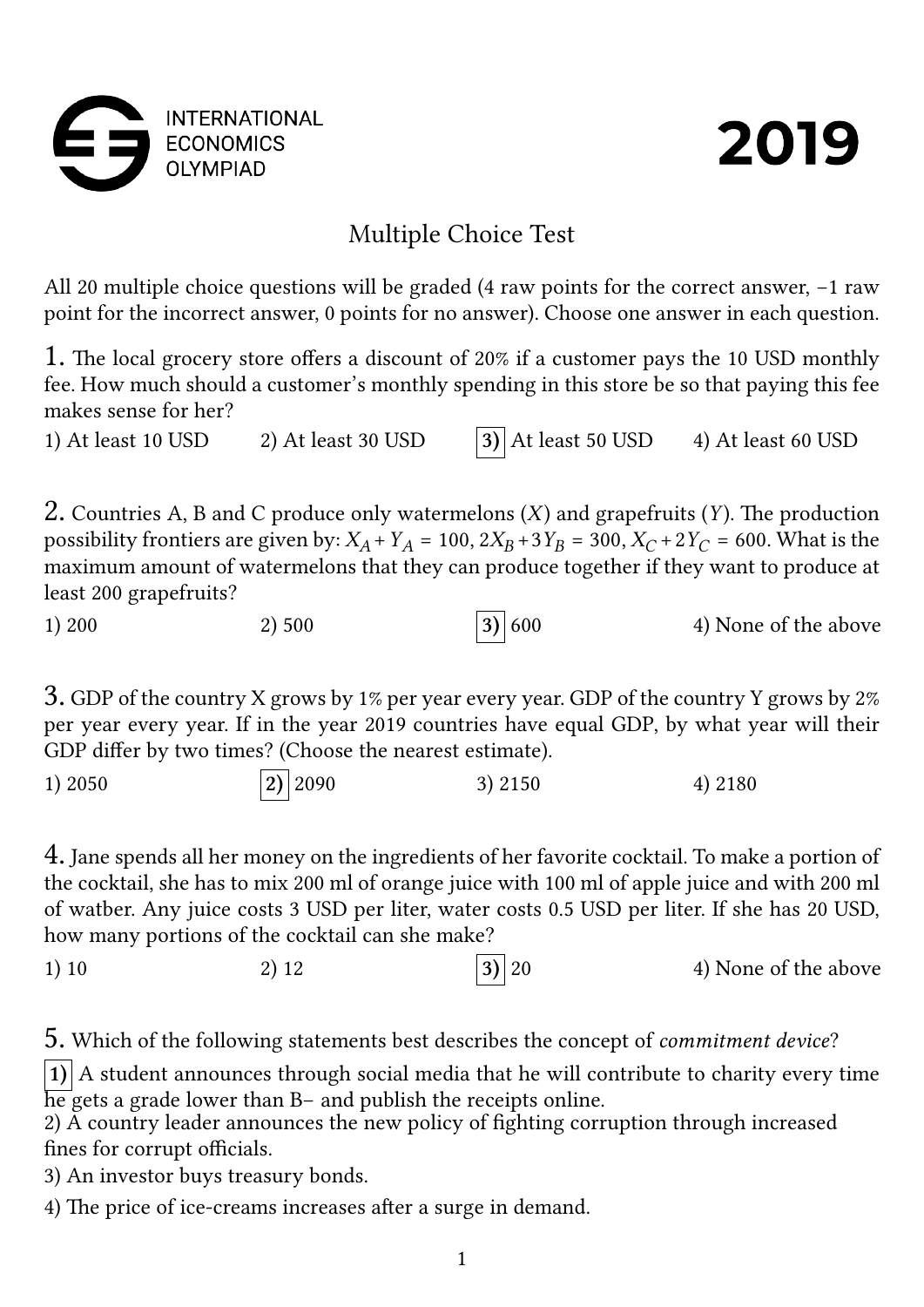6. Which of the following scholars represents the modern institutional theory of economic growth?

**1)** Daron Acemoglu 2) Jared Diamond 3) Thomas Malthus 4) Adam Smith

7. The demand for widgets is given by  $Q = 100-2P$ , the supply is given by  $Q = -20 + P$ . The government sets the price ceiling at  $\bar{P}$  which results in the deficit 30. Find  $\bar{P}$ .

1) = 10 ̄ 2) = 20 ̄ **3)** = 30 ̄ 4) = 40 ̄

8. Which of the following best describes *natural monopoly*?

1) An eco-friendly monopoly.

 $\vert 2) \vert$  A firm that can produce at lower average costs than two or more firms.

3) A monopoly on the agricultural market.

4) A monopoly that was created without government intervention.

9. Consider a perfectly competitive market where all firms have constant and equal average cost (a *constant cost industry*). How will an increase in demand affect the long run equilibrium price on such a market?

3) The price will decrease 4) Unclear

1) Price will increase **2)** The price will remain constant

10. You are going to buy a laptop for 1,000 USD. You can either withdraw this money from your bank account (it pays 10% interest yearly) or do it using one of the following credit schemes. Pick the scheme in which you will spend the most amount of money overall. 1) Paying directly from you bank account.

**2)** Credit at 0.1% compound interest per day, the only payment is at the end of the year.

3) Credit at 12% interest rate per year, the only payment is at the end of the year.

4) Credit at 0.5% compound interest per month, the only payment is at the end of the year.

11. A perfectly competitive market has 100 firms, each of which has constant  $MC = 10$ . The demand function is given by  $Q = 100 - P$ . How much will the market price increase if all firms create a cartel and maximize joint profit?

| 1) By 15 | 2) By 35 | $ 3\rangle$ By 45 | 4) By 50 |
|----------|----------|-------------------|----------|
|----------|----------|-------------------|----------|

12. Which of the following happened at the beginning on the 21st century?

| 1) The Great Depression            | $ 2)$ The Great Recession        |
|------------------------------------|----------------------------------|
| 3) The First Industrial Revolution | 4) Collapse of the gold standard |

Saint Petersburg 2019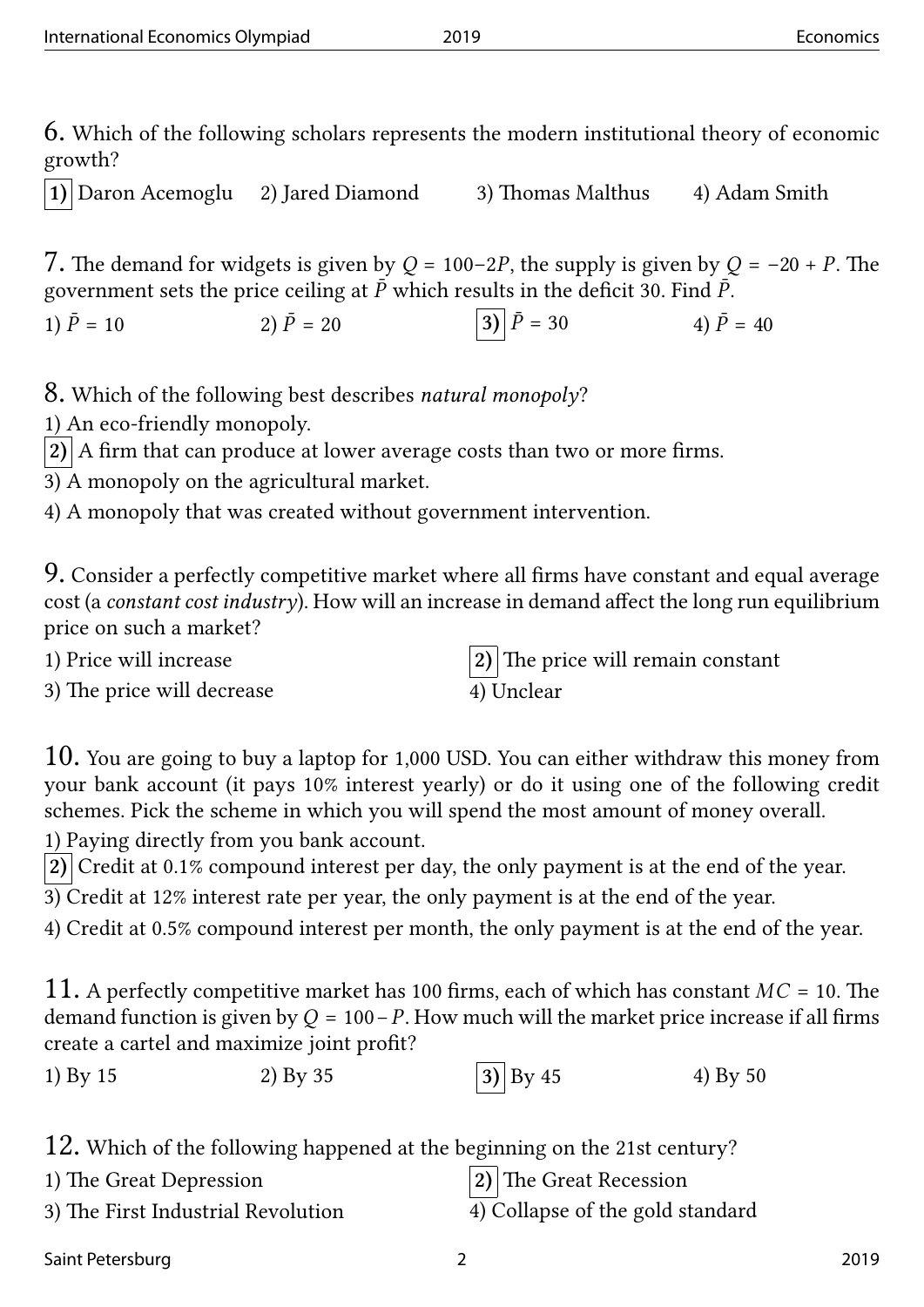13. Firm S is a monopolist on the market for space tourism. The demand for its service is discrete: consumers are eager to pay 12M USD for the first trip, 11M USD for the second trip, etc., up to 1M USD for the 12th trip. To organize a trip, the firm must spend 4M USD. What is the difference between the maximum profit that the firm S can obtain with the perfect price discrimination compared to linear pricing?

1) 10M **2)** 16M 3) 20M 4) None of the above

14. You can often hear the success stories of investors who earn a lot of money at the stock market. At the same time, the stories of many failures remain untold. This can create a wrong impression that investing in the stock market is always profitable. This logical fallacy is called...

| $ 1\rangle$ Survivorship bias | 2) Confirmation bias |
|-------------------------------|----------------------|
| 3) Self-fulfilling prophecy   | 4) Endowment effect  |

15. Which of the following best describes the concept of *liquidity trap*?

1) A person cannot withdraw money from his bank account because of the bank's bankruptcy.

2) A firm wants to invest money earned but cannot find projects worth investing in.

3) A government has so much debt that it has to default.

**4)** The interest rate is so low that people prefer holding cash.

16. Which of the following best describes the concept of *negative trade balance*?

**1)** A country buys from abroad more than it sells abroad.

 $\overleftrightarrow{2)}$  A country buys from abroad less than it sells abroad.

3) A country's GDP declines for more than three quarters.

4) A country's FDI declines for more than three quarters.

17. Which of the following policies will most likely reduce the Gini coefficient?

**1)** Progressive income tax. 2) Regressive income tax.

3) Fixed rate income tax. 4) None of the above.

18. Which of the following statements best describes the concept of *network externality*? 1) The service is provided on-line.

2) Producer uses multilevel marketing to attract new customers.

**3)** The individual utility of using a service increases with the total number of users.

4) The marginal tax rate increases with an increase of income.